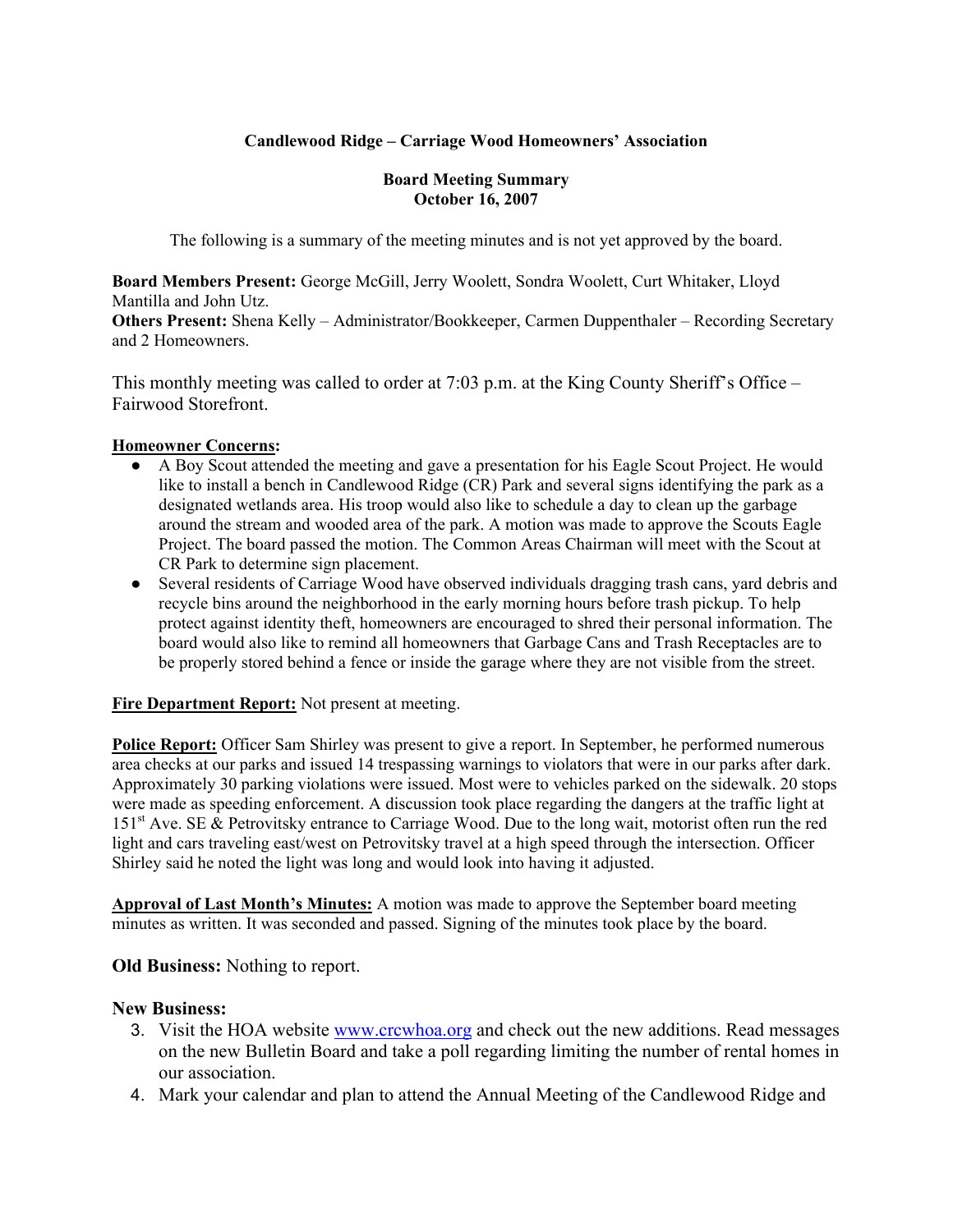Carriage Wood Homeowners Association on Tuesday, January 29th 2008 at 7:00 pm at the Fairwood United Methodist Church. Three board positions will be open.

#### **Common Areas Report:**

- $\blacksquare$  The retention pond located along SE 184<sup>th</sup> St. in CW was cleaned up by King County and installation of a black chain link fence is almost completed. The board is considering some new plantings along the street.
- Canber (our landscape maintenance company) has provided a proposal to remove the 9 cherry trees, rootballs and ground root systems located on both sides of the 151<sup>st</sup> entrance to Carriage Wood. Topsoil would be added and lawn planted at a cost of approximately \$2400.
- Canber's new three-year maintenance contract is now in place. It will carry the HOA through 2010.
- A tree fell blocking the sidewalk and part of the street just south of the northern most playground of Candlewood Ridge Park. The tree was subsequently cut and removed.

**Architectural Report:** 7 new ACC request forms were received since last months meeting as follows:

- 4 House Paint
- 2 Roofs
- 1 House Gutters

One warning/reminder letter was submitted to a homeowner who began a project without first submitting an ACC Request Form and receiving approval for the project. Failure to submit the form can result in a \$100 non-recurring fine.

As a reminder, it is the homeowner's responsibility, not the contractor, to insure an ACC request form signed by the homeowner is submitted and approval received prior to commencing external home improvement projects. The ACC has up to 30 days to respond to an ACC request but tries to respond much sooner. It is recommended that if a response to an ACC request has not been received within two weeks, the homeowner contact the ACC Chairperson via email at architecture $@c$ crcwhoa.org or by leaving a voice message at 425-227-4227. ACC request forms can be found in the Fairwood Flyer or on the HOA website at www.crcwhoa.org. *Please do not contact the ACC Chairperson via a home phone number.* Thank you.

**Complaints Negotiations Report:** Since last meeting, 7 new complaints were received. 38 additional complaints are pending and are in the complaints process. 16 complaints were closed and thank you/closure letters were sent out.

Types of ongoing complaints for October 2007 are:

- $9 House$
- $18 \text{Yard}$
- 1 Home Business
- 9 Vehicles
- 2 Animals

As a reminder, all complaints must be received in writing and signed by the author. Your name, address and phone number must be included on the written complaint so the HOA can notify you that the issue is being addressed. You may then mail your complaint to the HOA address at P.O. Box 58397, Renton, WA, 98058. The HOA will keep confidential, to the full extent of the law, all personal information that is submitted, including the complainant's name. Complaint forms can also be found on the HOA website at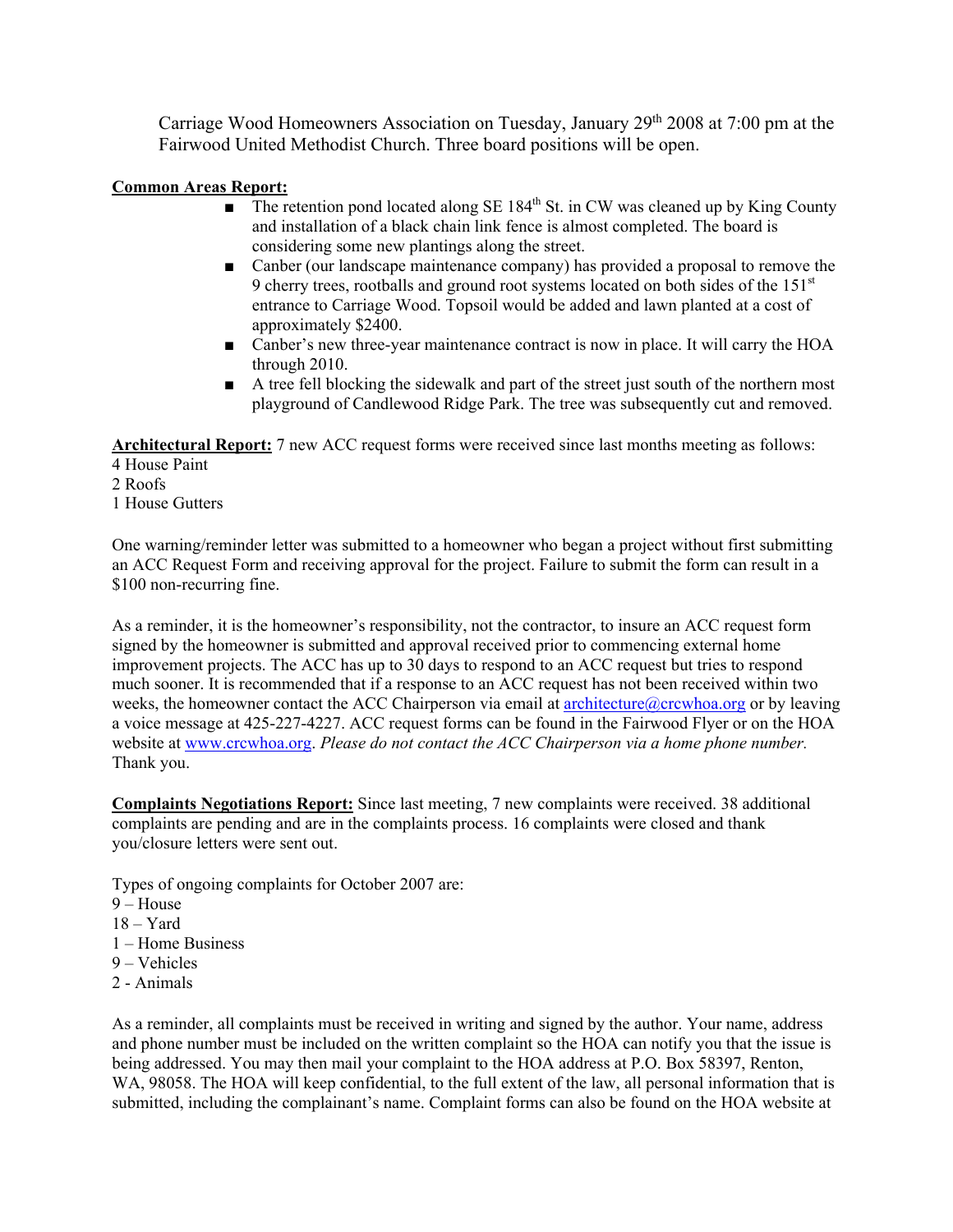#### www.crcwhoa.org.

**Legal and Insurance Report:** Clean up of an encroached area in Carriage Wood Park was accomplished in September by Canber, the HOA's landscape maintenance company. A bill has been provided to the homeowner for restoration of the area. A lengthy discussion took place regarding the current legal process in regards to liens and delinquent dues. The HOA bookkeeper explained the process for handling these types of issues. The HOA lawyer has been contacted for advice. A motion was made to increase the delinquent account processing fee to \$150.00. The board passed the motion.

**Treasurer's Report:** The September Budget Comparison and Capital Improvement Fund reports were presented and reviewed. Overall our financial statements indicate the HOA is in good shape. We are slightly over budget in some areas, such as postage and legal, and under budget in others such as CAM and repairs. The projected expenses for the rest of the year are anticipated to be much less than the \$20,564.64 remaining in this year's budget. In September 36 hours of patrolling services were provided by King County. By the end of October approximately \$7300 will have been committed for the patrolling services. The 2008 HOA budget will be prepared and provided for Board consideration at the November board meeting and a finalized budget report will be approved by the board at the December board meeting, for presentation at the 2008 annual meeting in January.

### **Committee Reports: Rules & Regulation (R&R) Committee –** No report this month.

**Park Usage Committee** – No report this month.

**Capital Improvement Committee** – The Plano Bros have completed work on repairing several additional segments of the asphalt path in Candlewood Ridge Park. This will complete capital improvements for this year and put the HOA approximately \$4000 under the total 2007 capital improvement budget. It was noted, the capital improvement envision in the original 5-year Capital Improvement Plan have been completed.

**The Welcoming Committee** – If you are new to the neighborhood and would like an HOA information packet, call the HOA phone number at (425) 227-4227 and leave a voice message or send an email request to  $\frac{\text{info}(a)\text{c}$ crcwhoa.org.

**Block Watch Committee** – If you are interested in resurrecting this important committee please contact the HOA. Volunteers for block watch captains are needed. (425) 227-4227. You can also call the King County Sheriff's Office Fairwood location at (206) 296-3846 to get information on setting up a Block Watch Program.

**Special Topics:** Visit our Website and contact the HOA via Email at: Web - www.crcwhoa.org Email  $-\frac{info(\partial_{c}c_{c}c_{c} + c_{c}c_{c})}{info(\partial_{c}c_{c}c_{c} + c_{c}c_{c})}$ 

A motion was made to adjourn the meeting at 9:16 p.m.

#### **Next Board Meetings:**

- November 20, 2007
- $\bullet$  December 18, 2007
- January 15, 2008